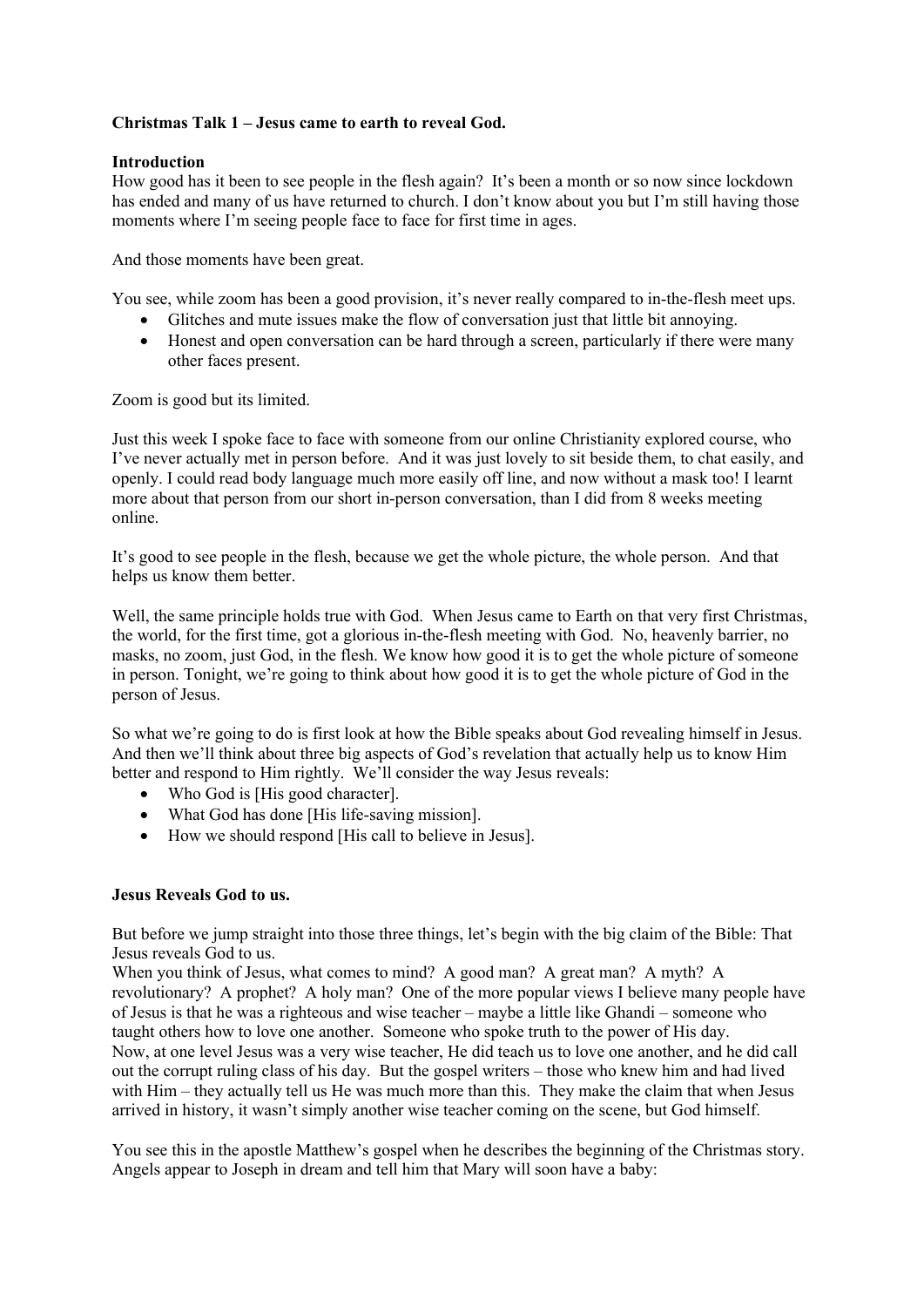*<sup>21</sup> She will give birth to a son, and you are to name him Jesus, because he will save his people from their sins."*

*<sup>22</sup>Now all this took place to fulfill what was spoken by the Lord through the prophet:*

*<sup>23</sup> See, the virgin will become pregnant and give birth to a son, and they will name him Immanuel, [h]*

*which is translated "God is with us."*

When Jesus shows up, it's actually God showing  $up$  – in human form.

The apostle John likewise states that Jesus was God come to earth. Did you notice that as you listened to Helen read the passage? John 1:1:

*1 In the beginning was the Word, and the Word was with God, and the Word was God.*

*<sup>14</sup> The Word became flesh and dwelt among us. We observed his glory, the glory as the one and only Son[i] from the Father, full of grace and truth.*

<sup>18</sup> No one has ever seen God. The one and only Son, who is himself God and is at the Father's side<sup>[k]</sup> *he has revealed him.*

When Jesus comes into the world, God is revealed.

Now, while it is true that God had revealed himself in the OT through his saving acts with Isreal, the words of His prophets, and other various ways, He had never revealed himself with the kind of clarity He does in Jesus. He had never before entered into our world, in a way that people could see him, hear him, touch Him, question him. That kind of full revelation only happens when Jesus arrives. As Paul says in Colossians 1:19:

*<sup>19</sup> For God was pleased to have all his fullness dwell in him,*

This is why John writes in John 1:14 – "We have seen His glory" – "We've seen God at work in Jesus – controlling the weather, healing the sick, raising the dead, casting out demons, forgiving sin. We've seen God the Son in all His glory!"

There is a line in Hark the Herald angles sing that captures the glory of God revealing himself to us in human form.

*Veiled in flesh the Godhead see Hail the incarnate deity Pleased as man with men to dwell Jesus, our Emmanuel*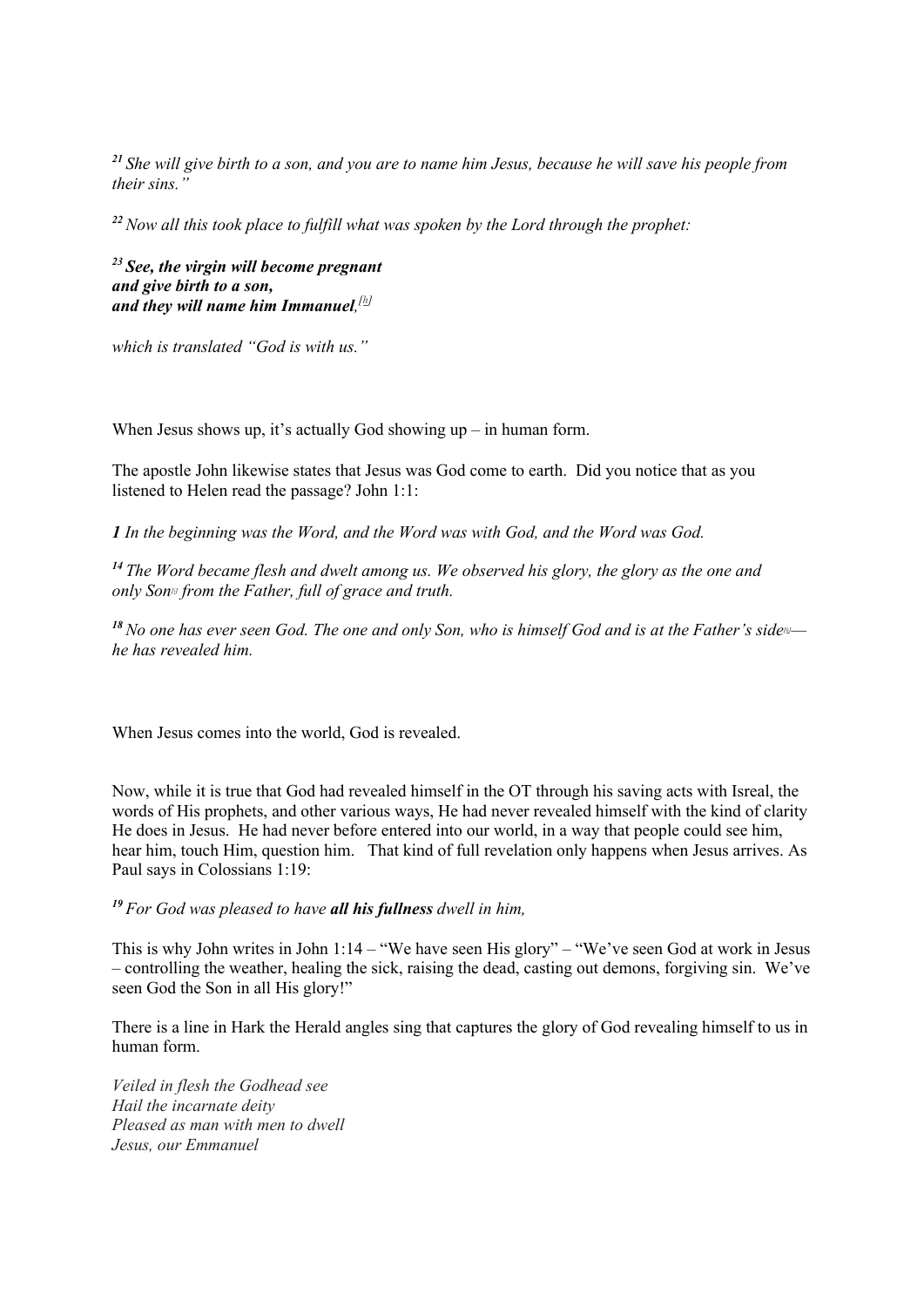Every Christmas, many within our society sing these words at local Christmas carol events. But, most of the time, I think we just let those words wash over us and fail to see how remarkable they are. The almighty God veiled in flesh, was actually pleased to come and dwell with mankind… Doesn't that blow your mind? I'm waiting for the year, when the hosts of carols by candlelight get struck by the enormity of those words… You can imagine it, after the choir has sung Hark the herald angels sing, Allison Langdon turning to David Campbell: "Wait, did you just hear what those choir sung - God became a man!?… How did I miss this in rehearsal!? That's huge!?

We need to let this wonderful truth of Christmas sink in. When Jesus came to us, God came to us. Jesus reveals God.

There's a lot of focus on the *baby* Jesus at this time of year. You see pictures of him on cards and in shop windows. And sometimes these cute little pictures of Jesus elicit what can be referred to as the awwww factor. We see Him and go awww. Well, God's word reminds us that we should move from an awww factor to an Awe factor (AWE) – where we see Jesus as the revelation of the Almighty God himself.

So, that's the big point – Jesus came to reveal God to us. And the Bible tells us there are three big things God's wants to us to know about Him through this wonderful revelation:

- 1. Who He is.
- 2. What He's done.
- 3. How we should respond.

#### **1. Jesus Reveals Who God is [His good character].**

So first, Jesus reveals Who God is to us. He shows us what He's is actually like. And this is something most of us want to know right?

In Joan's Osborn's song *One of Us,* she kind of explores this question about knowing God. The chorus says:

*What if God was one of us? Just a slob like one of us Just a stranger on the bus Tryin' to make his way home?*

If God was *one* of us, would He *be* like us? Would He be a bit of a slob too? Would He act like a stranger on a bus absorbed in His own world and affairs? What would God be like if He was one of us?

Well, because God *does* become one of us in Jesus, we can look at Jesus' life to get the answer to that question. Jesus, is as Paul says to the Colossians, "the image of the invisible God" (Col 1:15). And when we look at the image of God in Jesus, we get the picture that God is exceptionally good.

All you have to do is read one of the gospels (or biographies) of Jesus to find this out:

The life of Jesus was marked by *compassion* for the poor, vulnerable and marginalised. Jesus had the kind of compassion that would reach out a leper, when everyone would have fled from him. Jesus was marked by the sort of *kindness* that helps a newly married couple when they're about to run

out of wine at their wedding, the kindness that gives a widow back her dead son. Jesus was marked by the kind of genuine *empathy* that would stand by the grave side of a friend and

grieve with those who are grieving. Jesus was marked by the kind of **loving honesty** that doesn't just say what we want to hear, but what we need to hear – stuff about the danger of sin, and our need to repent.

Jesus **called out hypocrisy, stuck by His mates, looked after His Mum, loved His enemies**. Because Jesus loved so deeply, He willingly laid down His own life for the sake of others.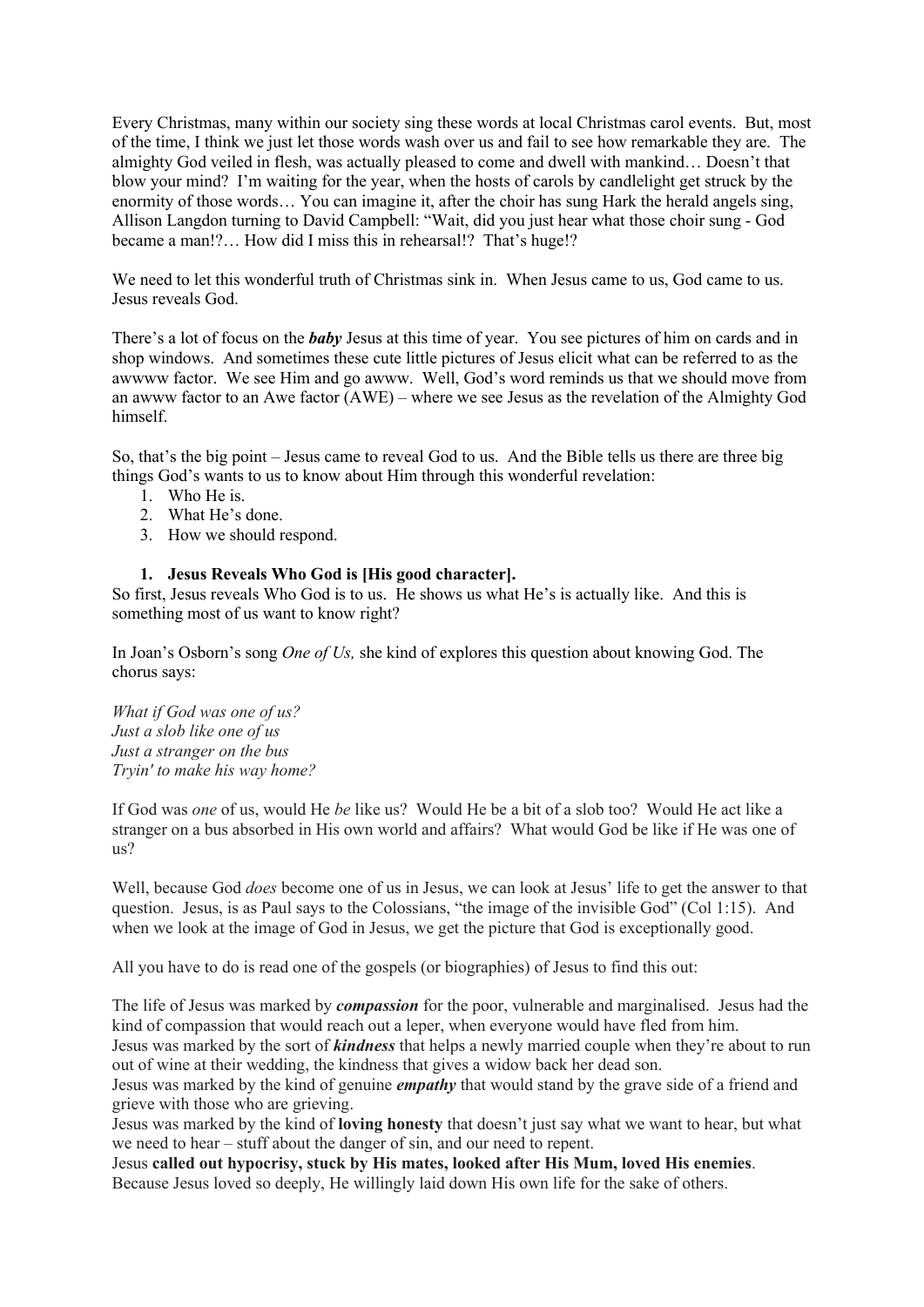But more on that in just a moment.

What do you see when you look at Jesus' life and His death? You see a man you cannot fault. You see someone who is incomparably good.

Colin Buchanan, a Christian singer/song writer wrote a song Called *You'd like Jesus*. Just one of the verses says this:

*Well if you like strangers, who'll stick up for the little guy. If you hate make-believe religion that's all a big fat masquerade. If you like courage, that can be as strong as thunder, and tender as a tear beside a brother's grave. You'd like Jesus*

The truth is, that most people, when they actually get to know Jesus, really like Him. I mentioned a couple of weeks ago the comment from a person in Christianity Explored last year. After the course, I asked her where she felt she was at with God. And she replied: "I'm still not sure where I'm at with God, but I love what I see in Jesus."

But you see, the good news for this person - the good news for  $us - is$  that what we see in Jesus, is what we can know about God… He is God with us. He is the revelation of who God is. As the author of Hebrews says:

## *<sup>3</sup> The Son is the radiance of God's glory and the exact representation of his being,*

Maybe you're still trying to figure out where you're at with God. Or maybe you're a Christian who just feels like God seems a little cold and distant these days. I'd encourage you to get to know your God, by getting to know Jesus. Make this Christmas season, a time to just read through a gospel. Print out the passages, and just make little notes on the side commenting on what you see Jesus doing and how you see Him acting. Highlight things like His care, His love, His understanding. That will help you better know Him and better relate to Him.

#### **2. What God has done [His life-giving mission].**

Second, Jesus reveals what God has done. You see, Jesus doesn't just reveal God's good character, He reveals God's life-giving mission to save people from spiritual darkness through His arrival in Jesus.

John says in 1:4:

*<sup>4</sup> In him* [Jesus] *was life, and that life was the light of men. <sup>5</sup> That light shines in the darkness,…*

#### *<sup>9</sup> The true light that gives light to everyone was coming into the world.*

It's a horrible thing to be trapped in darkness. You might recall the story of the 12 Thai boys and their soccer coach, who were rescued from being stuck in an underground cave system back in 2018. They had gone into explore an elaborate Thai cave system, but a heavy deluge of rain to flooded part of the network, leaving them stranded on an elevated rock 4.2 kms from the mouth of the cave. For 10 days this soccer team was trapped in the depths of the earth – no light, no real hope of survival. It wasn't until their plight went global, that the world rallied its emergency resources together to pull off an incredibly difficult underwater rescue.

Imagine being stuck on a cold rock, in darkness, for 10 days? How horrible right? But imagine the joy of these boys when they saw that first little glimmer of light bubbling up from the water below them. Imagine their elation, as the torchlight from the two rescue divers finally breaks through their darkness. Suddenly they have light, suddenly they have the hope of life.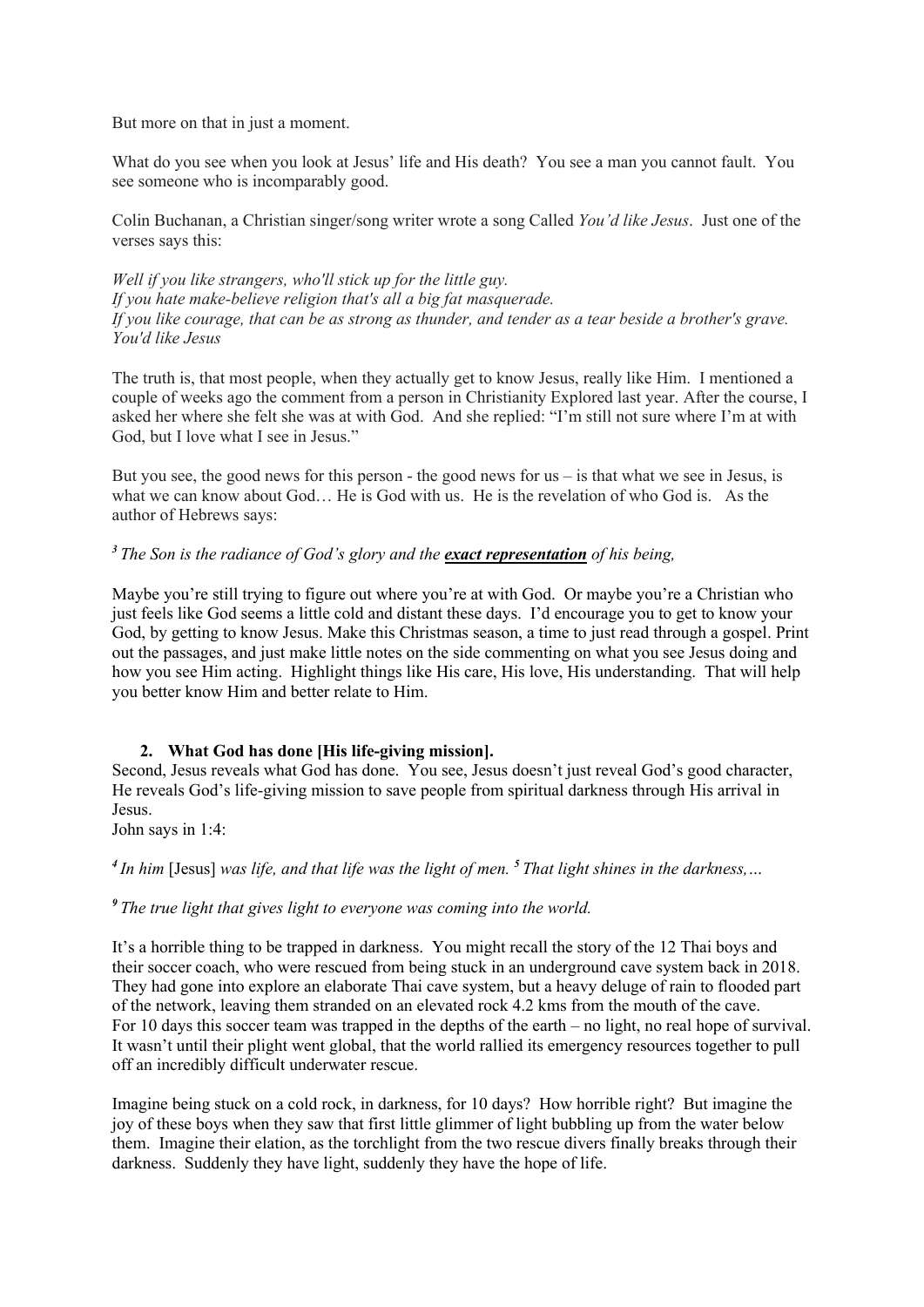John reveals God's big plan kind of like a rescue mission to bring light and life to a *world* trapped in spiritual darkness.

In the Bible, God is describe as being light (1 John 1:5) – which is often connected to the idea of Him giving life. That's why Jesus, who reveals God to us, speaks of himself as being the Light of the world (John 8:12):

## *"I am the light of the world. Anyone who follows me will never walk in the darkness but will have the light of life."*

The reason our world is described as a place of darkness is because we have cut ourselves off from God – the only source of light and life. Instead of loving our creator, we've ignored Him and lived lived life on our terms. We've acted in ways that displease Him and have hurt others. We might not think all this is such a big deal, but the Holy and Just God finds our thanklessness, apathy and heart rebellion against him offensive and worthy of judgment.

Like the soccer team in the cave – we have all wandered into dangerous territory. We've become stuck in spiritual darkness – cut off from the true source of light and life. Hopelessly waiting a grim outcome of God's just judgment.

When Jesus was born in Bethlehem it was as though our world saw the first glimmer of light bubbling up out of the darkness. As Jesus grew and became a man, it was like God the rescuer was stepping into *our* dark cave to save us.

In the mission of Jesus, God reveals to us His big plan to save us and give us light and life. And Jesus does this, through his death on our behalf for the forgiveness of our sins. He reconciles us to God by taking away the sin that separates us. Jesus came into our world, to save us by dying for us. Mark 10:45:

## *<sup>45</sup> For even the Son of Man did not come to be served, but to serve, and to give his life as a ransom for many."*

In the Christmas story Jesus is worshipped by the wise men because they rightly see him as a new born king. But notice this king was not served by the world, but served the world. He lived the life we should have lived. He died the death we should have died. He rose again showing His power to give eternal life in the face of death.

We often like to share our Christmas plans with each other about this time of year.... Where we are planning on going? What we will be doing over the break? Jesus shows us that God also has a Christmas plan that He wants share. And it's his plan to save the world through this baby Jesus – who was born to die.

In Jesus, God reveals his life-giving mission to save a world trapped in the darkness of sin.

#### **3. Jesus reveals how God wants us to respond.**

We've seen how Jesus reveals God's good character. We've seen how He reveals God's mission to bring salvation to our dark world. Finally, Jesus reveals how God wants us to respond to all this. Jesus didn't just go around showing people what God was like. Nor did He simply reveal the way God was going to save the world. He appealed to people to respond in the right way so that they didn't miss out on the life this good God has to give them.

God wants us to receive the life *of* Jesus by believing *in* Jesus.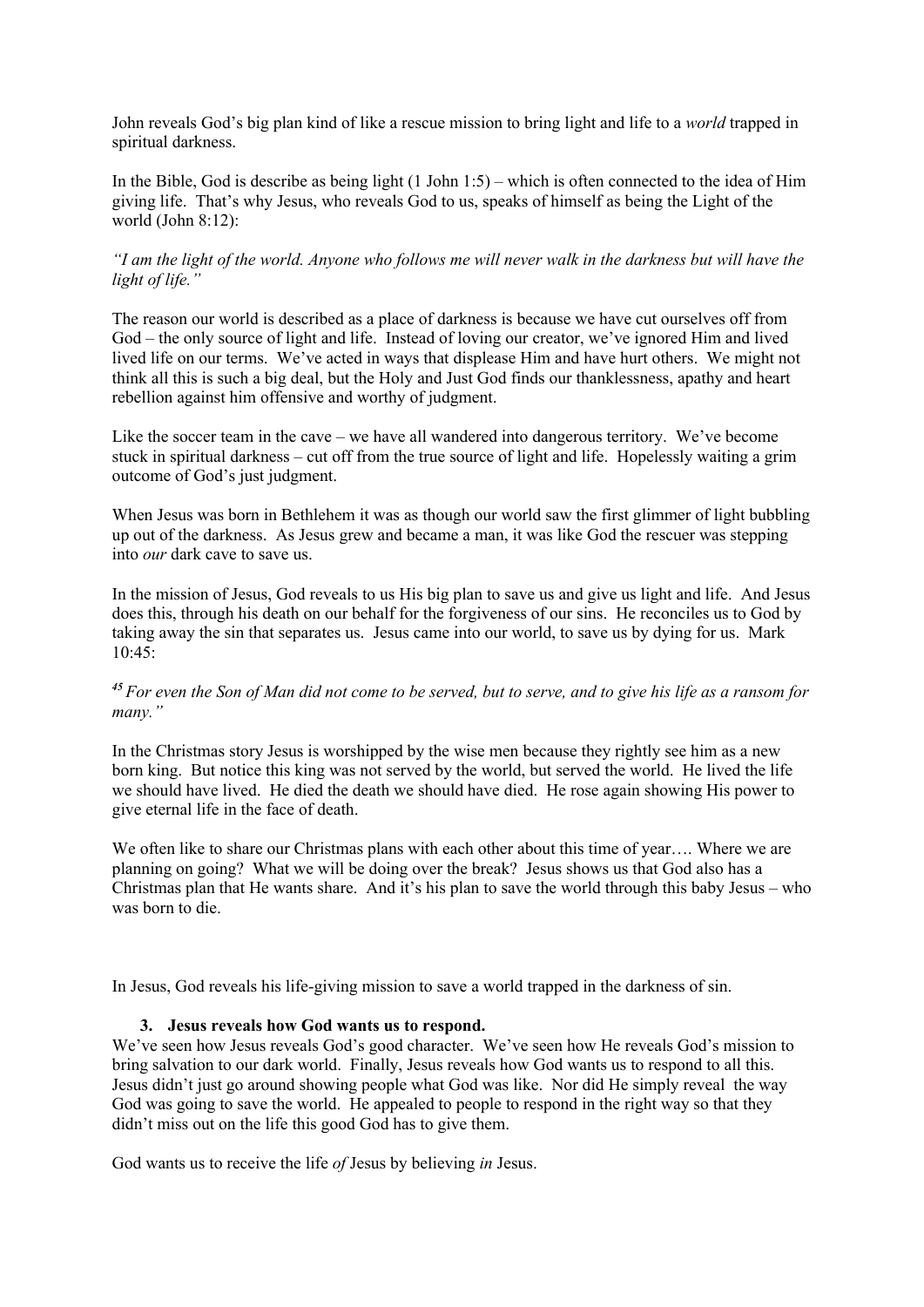This is why Jesus says in John 6: 40:

*<sup>40</sup> For this is the will of my Father: that everyone who sees the Son and believes in him will have eternal life, and I will raise him up on the last day."*

What is God's will for us? What does He want us to do? To believe in Jesus... To receive Him (and all His saving benefits) like you would a present at Christmas – something that is not earned or deserved, but given freely as a wonderful gift by a gracious God.

John could not be clearer that God's gift of life in Jesus comes by grace. Look at verse 16-17:

*<sup>16</sup> Indeed, we have all received grace upon<sup><i>y*</sup> grace from his fullness, <sup>17</sup> *for the law was given through Moses; grace and truth came through Jesus Christ.*

God gives His gracious gift of Jesus to the world – And he appeals to us to receive it. To believe in Jesus as the One who can save us. The one we must follow.

Over the course of this year, I've been given one or two of those Coles/Myer gift cards… But, if I'm honest with you, I haven't actually done anything with them yet. They are still sitting on my desk at home. I know it sounds like a lame excuse, but I feel like I've just been too busy to use them yet. Though someone thoughtful has given me a gift card, there's a sense in which I've not really received this gift in the truest sense yet… I've not taken it and enjoyed it's benefits. It's just been sitting there. It's been given but not received.

And it can be a little bit like that with God sometimes. It's possible to treat God's infinitely greater gift of Jesus in a similar way. Jesus has been given by God to the world, but the world is more than capable of failing to receive Him and enjoy His benefits of forgiveness and life. John tells us this in John 1:10-11:

*<sup>10</sup> He was in the world, and the world was created through him, and yet the world did not recognize him. <sup>11</sup> He came to his own, and his own people did not receive him.*

When God gave the world His gift of Jesus – many people let *him* sit on the shelf like my gift card. They did not recognise who He was or what He had to offer them. Even many of His own people – the Jews – failed to receive Him.

Some thought he was an imposter and failed to receive Him.

Some thought they were pretty good with God already and didn't need Jesus to forgive them, and they failed to receive Him.

I suspect, like many today, some were simply too busy, and just didn't not stop to really think their decision through.

Because these people left God's gift sitting on the shelf, they missed out. We don't want to be like that. But says John:

*<sup>12</sup> But to all who did receive him, he gave them the right to be<sup>[6]</sup> <i>children of God, to those who believe in his name,*

To those who said thank you God! What a great gift! I will receive Jesus, I'm not just going to let him sit on the shelf in my life, I do believe that He died for *my* sins and has the right to rule my life as my risen saviour – to those people God gives the right to become children of God – people who belong to God, who are forgiven of their dark sin and filled with His light and eternal life.

God wants you to receive Jesus, by believing in Jesus.

Is God's gift of Jesus still sitting on your shelf, or have you truly received Him?